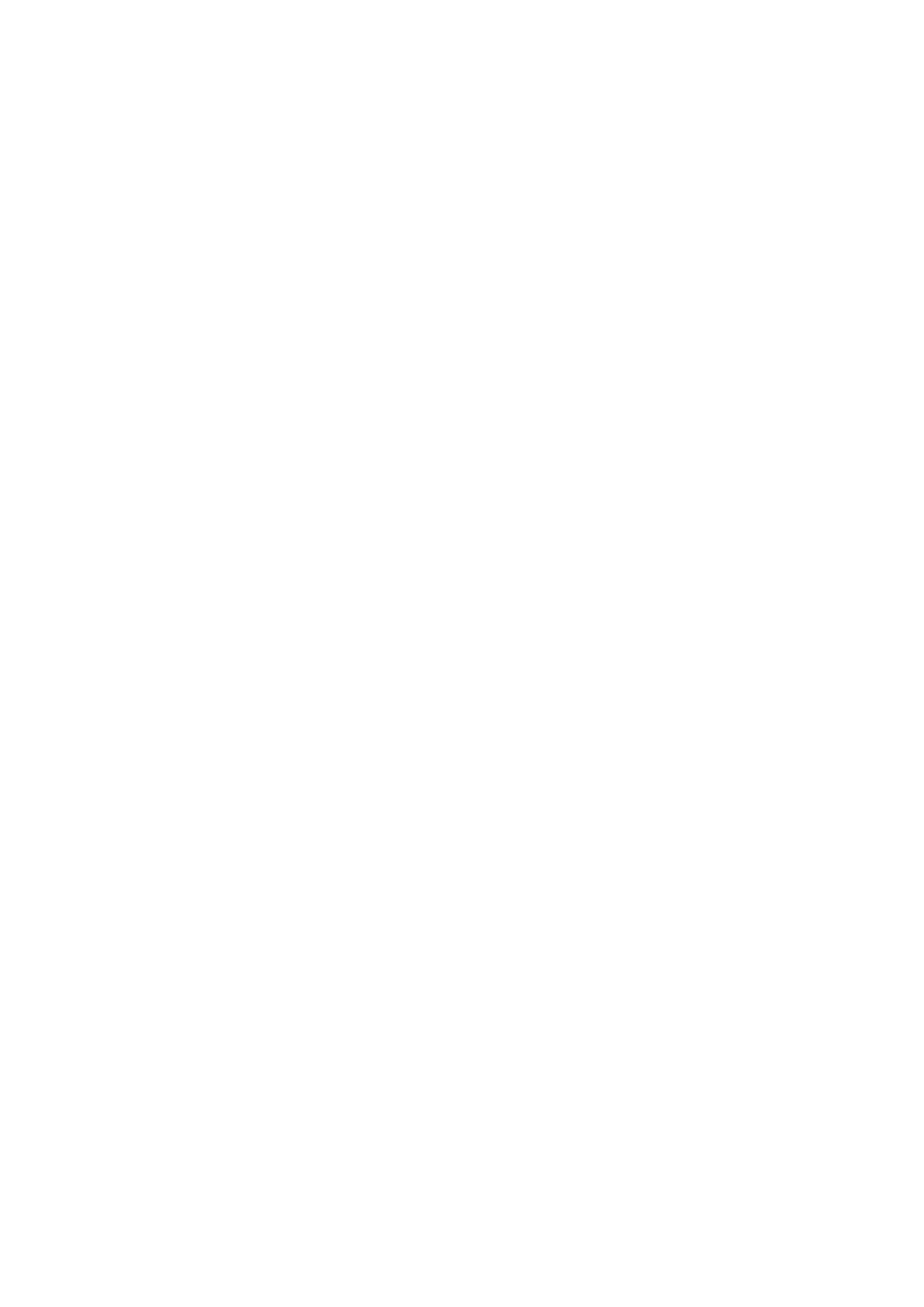## **0 Document**

## **0.1 Authors**

| Name and surname | <b>Partner name</b> | e-mail                              |
|------------------|---------------------|-------------------------------------|
| Lidia Manero     | Medtronic           | lidia.manero.mijangos@medtronic.com |
| Belén Soto       | Medtronic           | belen.soto@medtronic.com            |
| Marta Pérez      | <b>Medtronic</b>    | marta.perezalba@medtronic.com       |

## **0.2 History**

| <b>Date</b> | <b>Version</b> | <b>Change</b>                               |
|-------------|----------------|---------------------------------------------|
| 03/12/2019  | V1             | Definition of general structure and content |
| 11/12/2019  | V2             | Website specifications                      |
| 27/12/2019  | V3             | Completion of missing sections              |
| 02/01/2020  | V4             | Content refinement                          |
| 10/01/2020  | V5             | Final revision prior to peer review         |

### **0.3 Key data**

| Keywords                    | GATFKFFPFR website               |
|-----------------------------|----------------------------------|
| <b>Lead Editor</b>          | Lidia Manero (Medtronic Ibérica) |
| <b>Internal Reviewer(s)</b> | Lucia Bonelli (ENG)              |

## **0.4 Abstract**

This document describes the GATEKEEPER website as the main digital point of information about the project. A detailed description of the sections is described, explaining also future campaigns that will be deployed using the site.

The main Key Performance Indicators (KPIs) that will be measured to assess the impact of this open and powerful tool are described.

## **0.5 Statement of originality**

This deliverable contains original unpublished work except where clearly indicated otherwise. Acknowledgement of previously published material and of the work of others has been made through appropriate citation, quotation or both.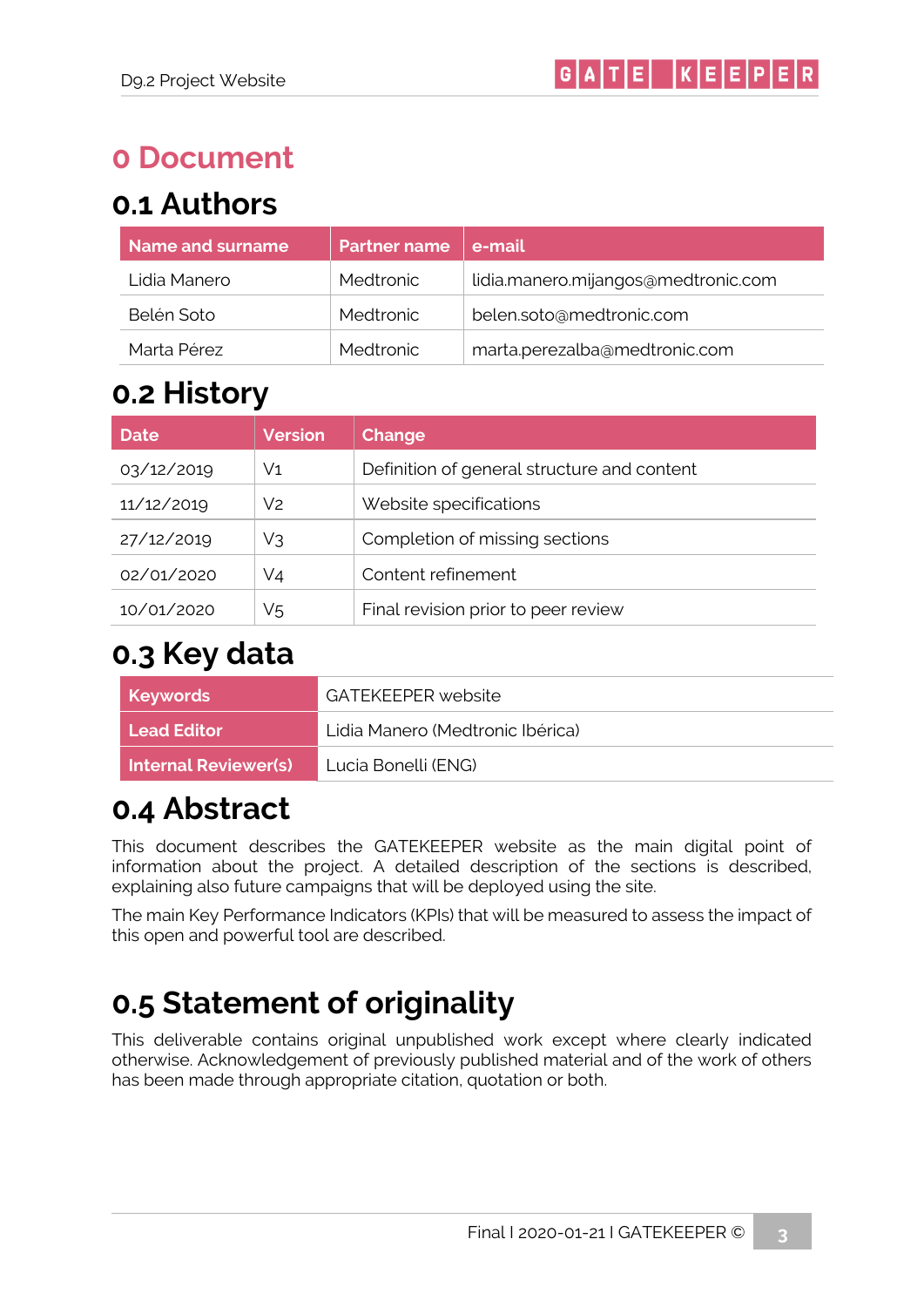## <span id="page-3-0"></span>**Table of contents**

| $\mathbf{1}$   |  |
|----------------|--|
| 1.1            |  |
| $\overline{2}$ |  |
| 2.1            |  |
| 2.2            |  |
| 2.3            |  |
| 2.4            |  |
| 2.5            |  |
| 2.6            |  |
| 2.7            |  |
| 2.8            |  |
| $\overline{3}$ |  |
| 3.1            |  |
| 3.2            |  |
| 3.3            |  |
| 4              |  |
| 5              |  |

## <span id="page-3-1"></span>**List of figures**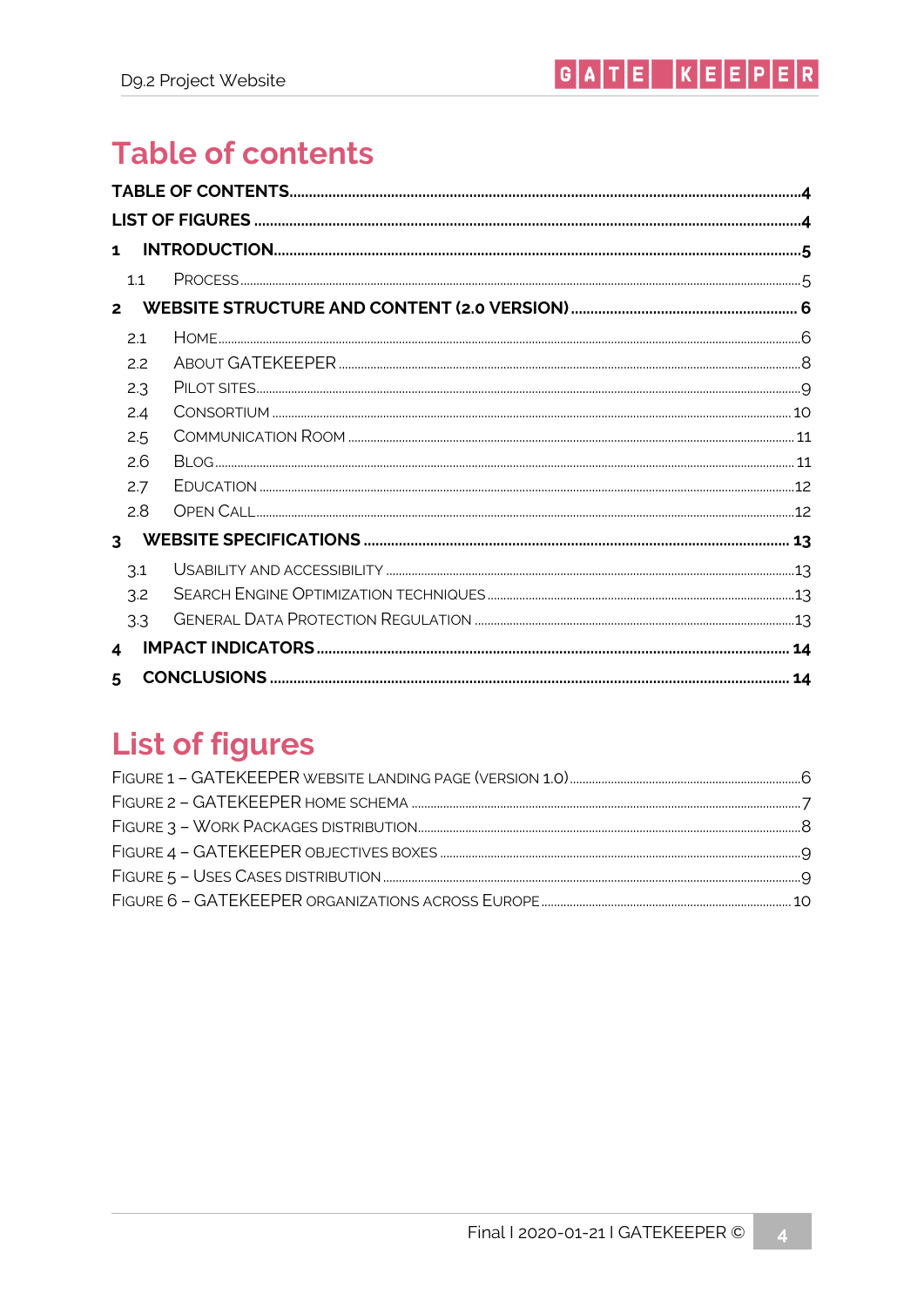## <span id="page-4-0"></span>**1 Introduction**

During the first period of the project the dissemination and communications (D&C) efforts will be focused on creating awareness about GATEKEEPER mission and objectives among the variety of stakeholders and final users that will take part of the GATEKEEPER community.

In this respect, the project webpage will be the main digital point of information, acting as an open space in constant change for maintaining all audiences a day of the project progress.

The following subsections explain the status of the first version of the website launched in October 2019 (M1) and the plans for the version 2.0 launching.

The URL of the GATEKEEPER website is the following: [www.gatekeeper-project.eu](http://www.gatekeeper-project.eu/)

#### <span id="page-4-1"></span>**1.1 Process**

The Kick Off Meeting (KOM) of the project was celebrated from 23rd to 25<sup>th</sup> October 2019 in Madrid and it was organized by Medtronic Ibérica.

During the first two days internal meetings among the consortium were celebrated. The Friday 25th October was dedicated to an open session including external speakers.

This opportunity was taken for launching the social media channels and having the first version of the website available, so all the audiences looking for the project were able to find it online.

The current version will be available until the 2.0 version launching. The structure is very easy, and it shows basic information of the project structured in the following way:

- GATEKEEPER: introduction and scope of the project, objectives to be achieved and how the project is distributed in work packages and tasks.
- PILOT SITES: general map where the 8 pilot sites are pointed in each European region. Moreover, a dedicated landing for each pilot site is available with detailed info about the site, the uses cases and partners involved.
- CONSORTIUM: a map summarizes the variety of partners that composes the consortia and how are distributed among the 12 countries participating. A grid below displays the full name, logo and link to each partner website.
- COMMUNICATION ROOM: in this section the news and public documents available at this moment are shown.
- CONTACT: by clicking on this tab the users can contact directly to the coordination team by email.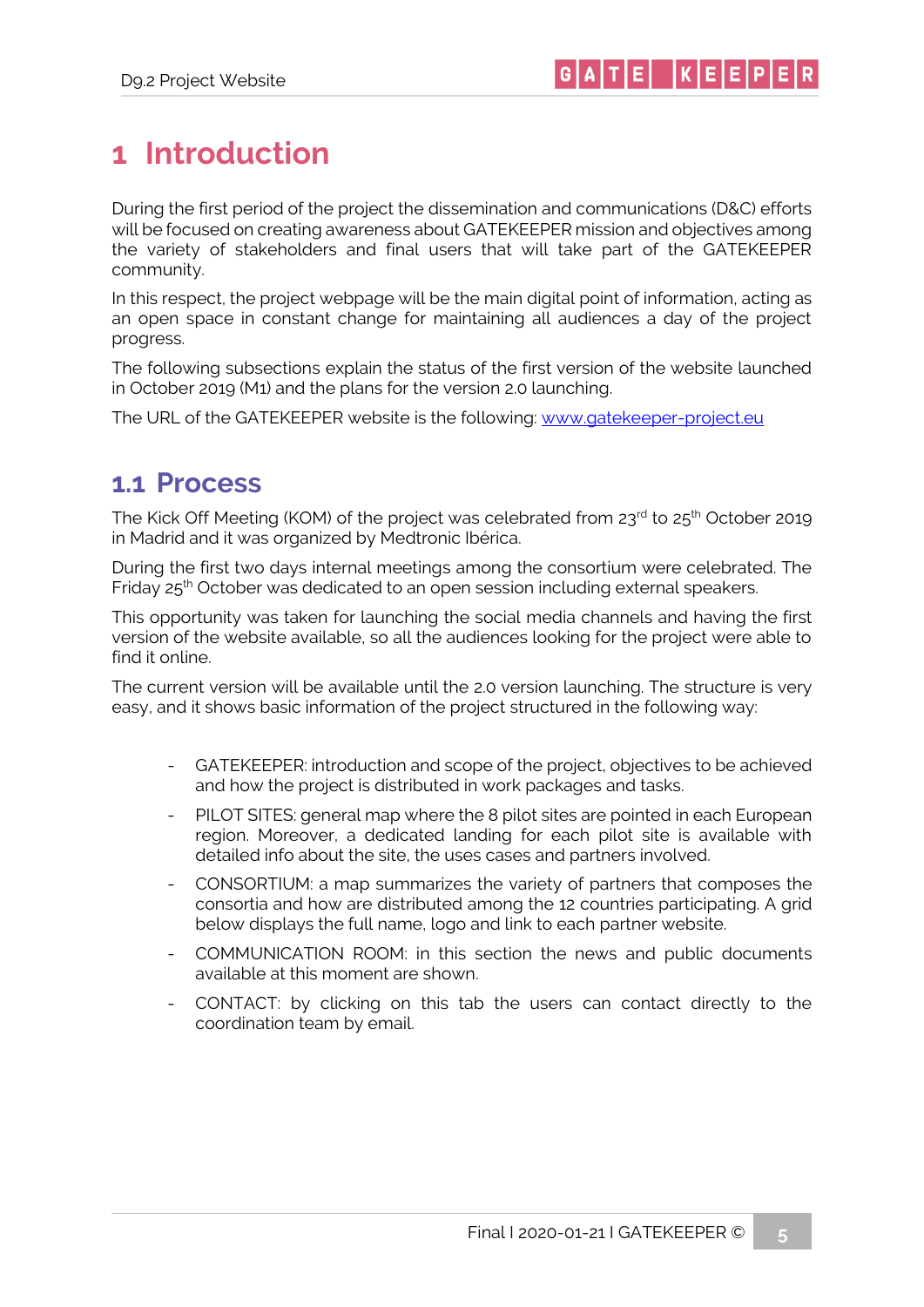



Figure 1 – GATEKEEPER website landing page (version 1.0)

## <span id="page-5-2"></span><span id="page-5-0"></span>**2 Website structure and content (2.0 version)**

A new version of the website will be launched on February 2020, enriching the current one in terms of content, design and functionalities. The subsections below explain the main content that will be displayed.

#### <span id="page-5-1"></span>**2.1 Home**

The following top-down structure will be used in the home section. A schema is showed below.

- Horizontal menu including drop down menus in those sections with more than one point.
- Banner. This space will be used to show generic infographics about the project and ad-hoc images for GATEKEEPER digital campaigns.
- A newsletter subscription will be included below the banner. By entering the email address the users will be added to the GATEKEEPER database for receiving regular communications.
- Video. During the first six months of the project an overview video about the project will be created and included in the home. The main challenges and uses cases will be explained using clear messages and infographic style.
- Latest news. Relevant news about the project community will be highlighted at the bottom of the landing page.
- Footer. It will be divided in 3 columns including Interested links related with project domains and organizations, calendar with the next events and Twitter timeline.

\*The menu, banner, newsletter a footer will maintained in all website pages.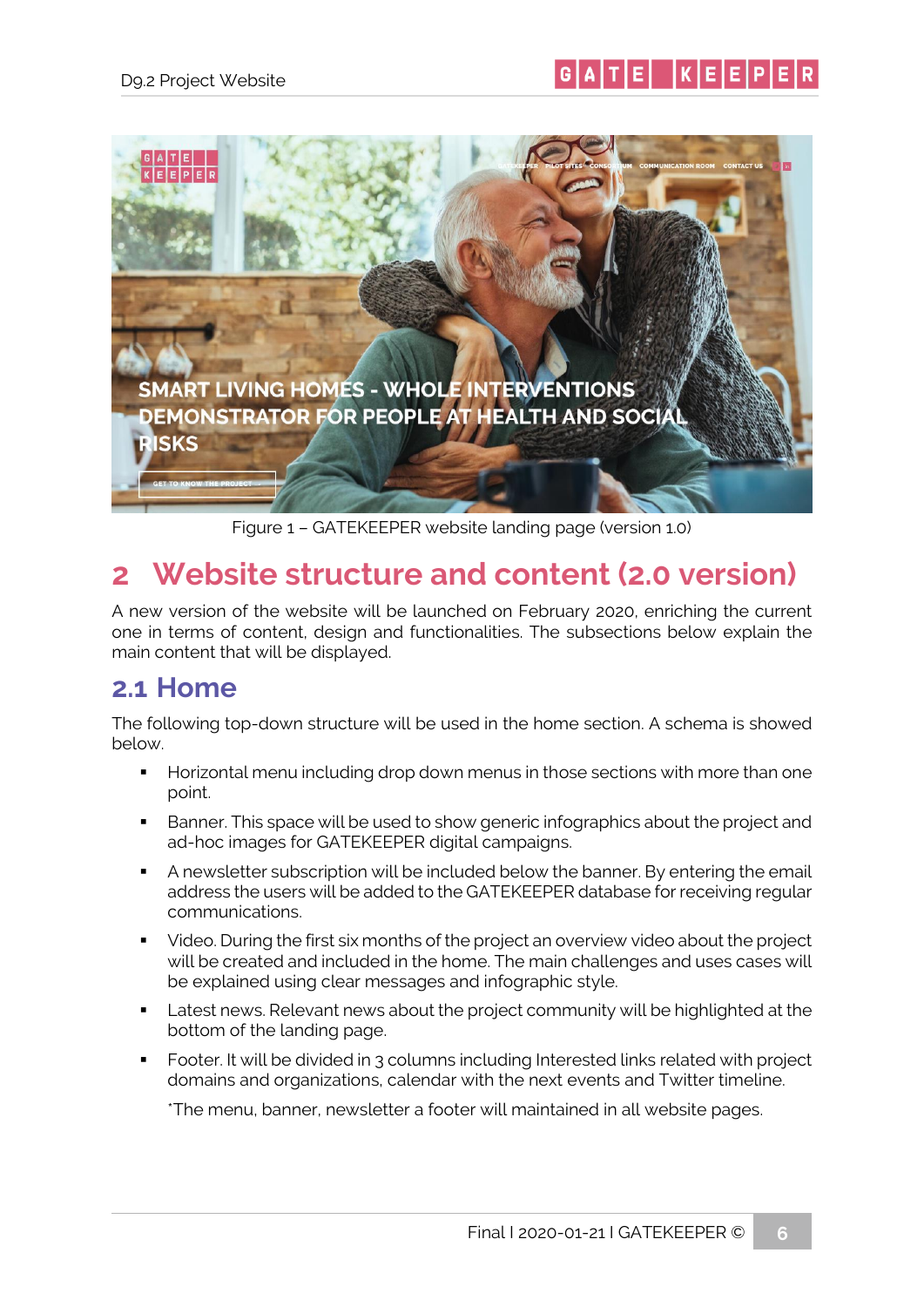$G[A|T]E$   $K[E]E]P[E]R$ 



<span id="page-6-0"></span>Figure 2 – GATEKEEPER home schema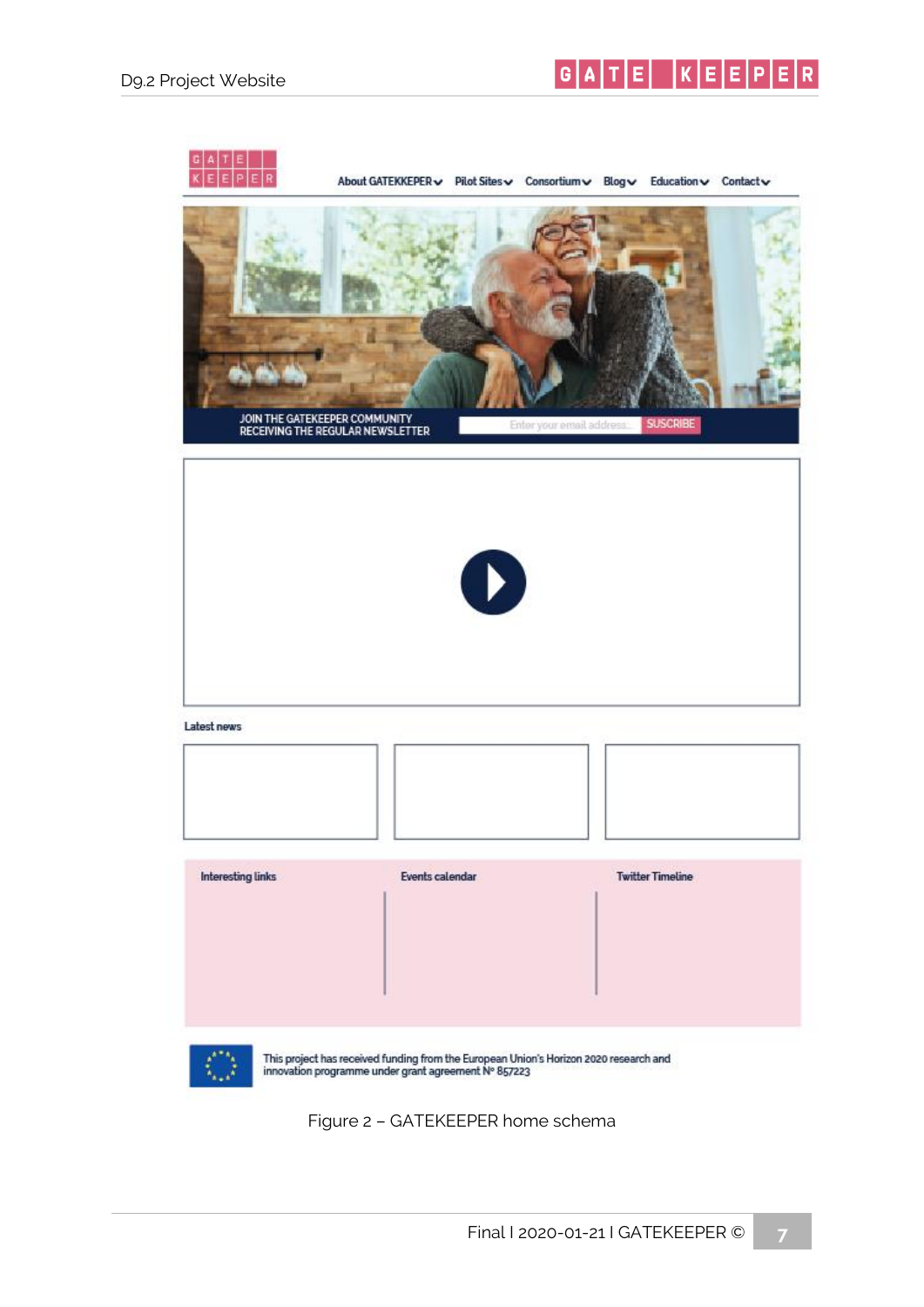#### <span id="page-7-0"></span>**2.2 About GATEKEEPER**

The aim of this section is giving an overview of the project to the audiences regarding the challenges, the project structure, the objectives and the technological approach. Following points will be addressed:

- Mission and Vision. The GATEKEEPER statement will be included in this area merging the project purpose, goals and values.
- Governance. As the HORIZON 2020 projects funded by the European Commission follows a singular structure and methodology, this section will show the Work Packages and tasks distribution and the interaction between them to run the project properly.



Figure 3 – Work Packages distribution

<span id="page-7-1"></span>Impact. The objectives and expected results for each category will be explained to have an idea of the global impact estimated by the GATEKEEPER community.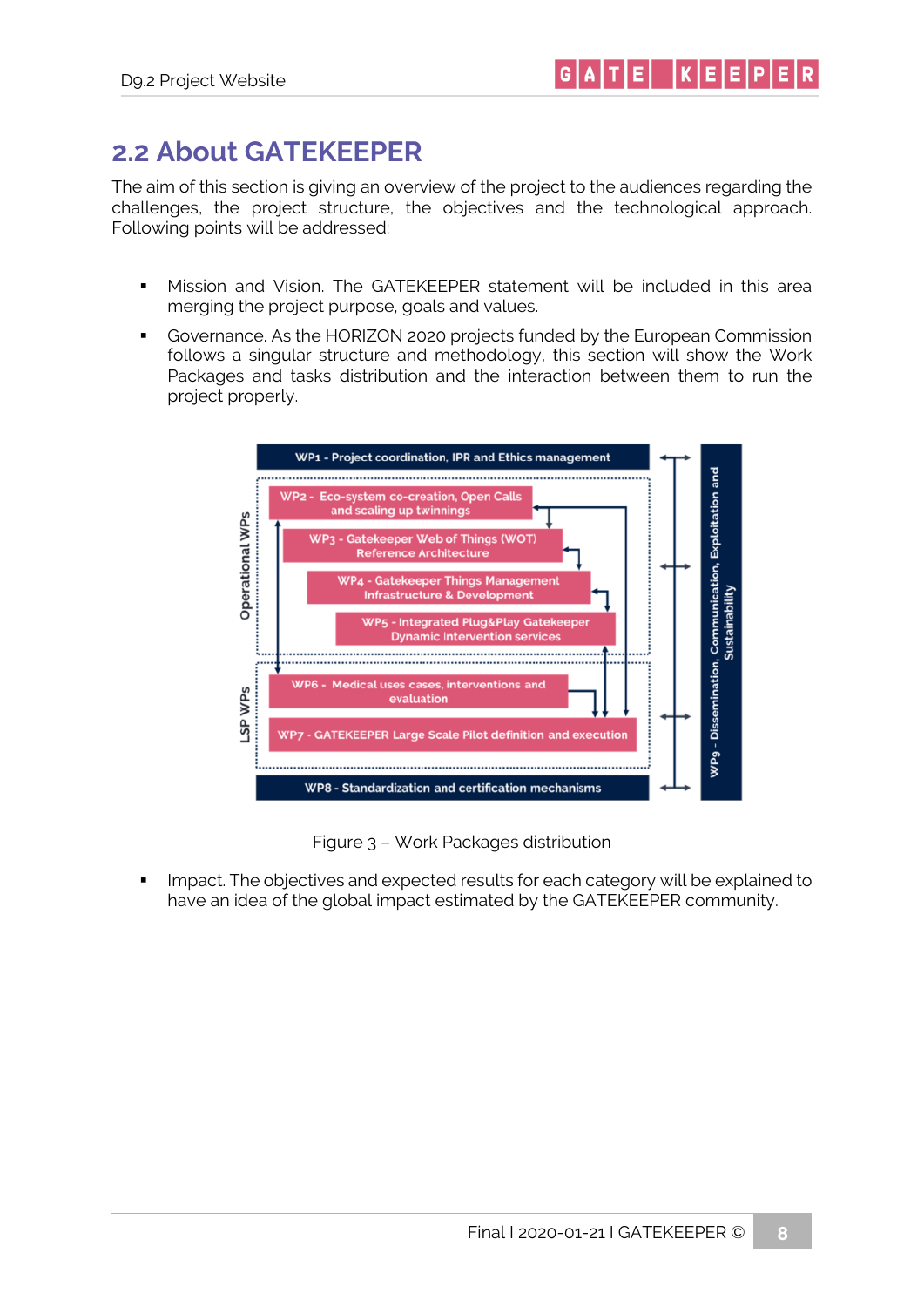

Figure 4 – GATEKEEPER objectives boxes

<span id="page-8-1"></span>▪ Arena. The technological platform that will be created in GATEKEEPER for managing all the data and applying digital innovations actions will be crucial. In this respect, the fundamental aspects will be explained in an understandable language.

#### <span id="page-8-0"></span>**2.3 Pilot sites**

This section will contain all the information regarding the pilots, and it will be updated considering the life of the project and the status of the experiments, from the recruitment phase to the validation.

■ Pilot sites map. An interactive map will be created so our public can easily see the uses cases distributions among the European regions. The users will be able to select in the legend the uses cases to be displayed in the map. Moreover, by hovering in each box, a pop-up will appear showing a summary of the use case selected, with the possibility of extending the info clicking on "read more".



<span id="page-8-2"></span>Figure 5 – Uses Cases distribution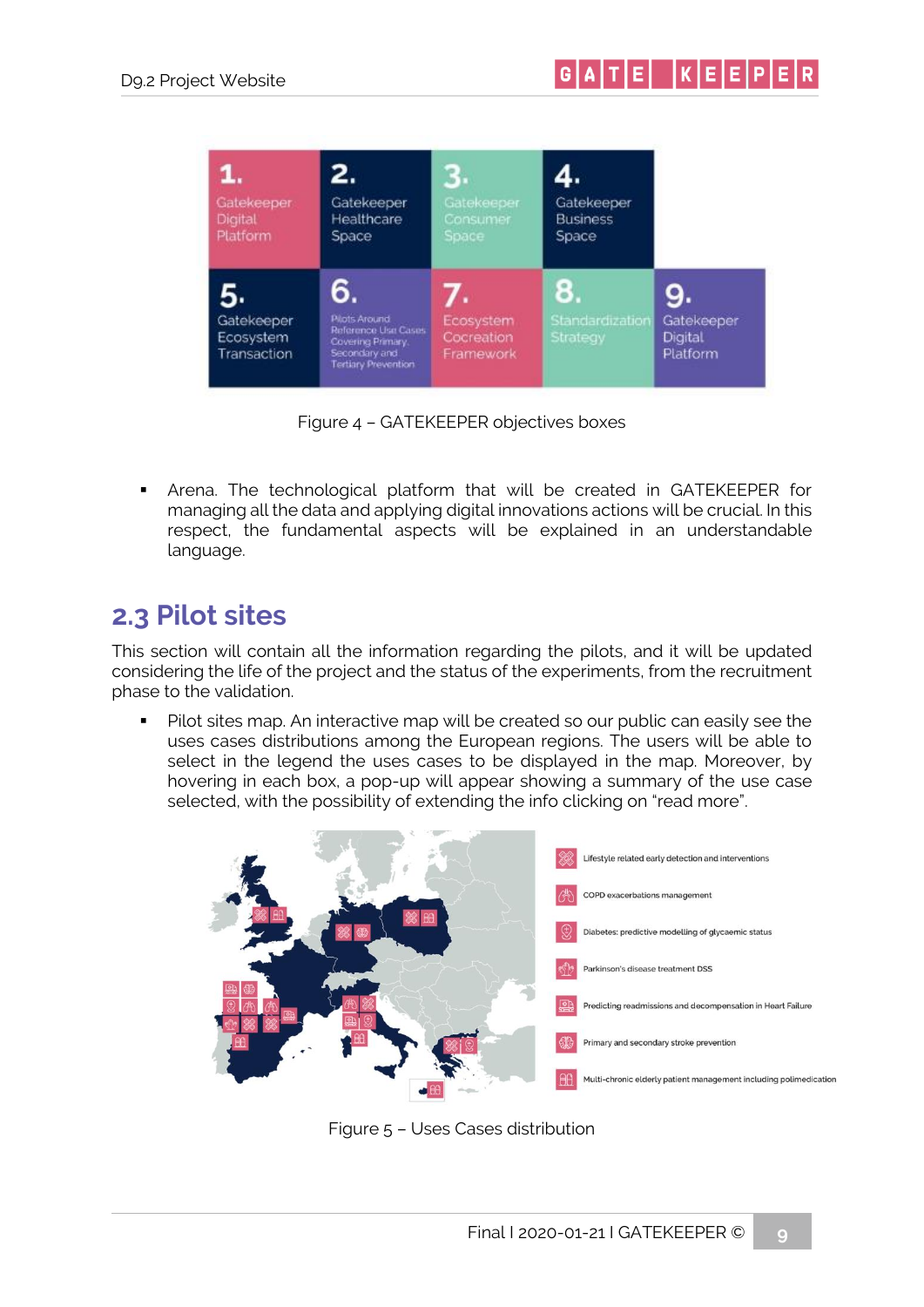■ Both in the drop-down menu and below the map the users will be capable to access a specific page for each Use Case including detailed info about the general approach, solutions and technologies, final users target info and innovation actions that will be implemented.

 $|G|A|T|E|$   $|K|E|E|P|E$ 

Following the Pilot deployment, this section will include showcase videos and testimonials from the involved participants. The objective here is to make GATEKEEPER public to figure out from an impact perspective how the end users can benefit from the solutions and to easily understand from a technological perspective how the platform gathers and processes data.

#### <span id="page-9-0"></span>**2.4 Consortium**

Thanks to this section the audiences will be able to see the variety of the partners that compose the consortium and how powerful it is for potential collaborations.

■ Map. A graph like the one below will show the partner distribution among the countries participating split by category of entity.



Figure 6 – GATEKEEPER organizations across Europe

- <span id="page-9-1"></span>■ In a grid all partners will appear distributed by the category and colours already displayed in the map. Each box will show the complete partner name, affiliation logo and it will be linked to the official webpage of the organizations.
- **•** At the bottom, the Project Management Board (PMB) will appear including a photo, professional profile and mail address of each manager of the project. This will help the audience to contact the appropriate person inside the consortium for collaboration opportunities.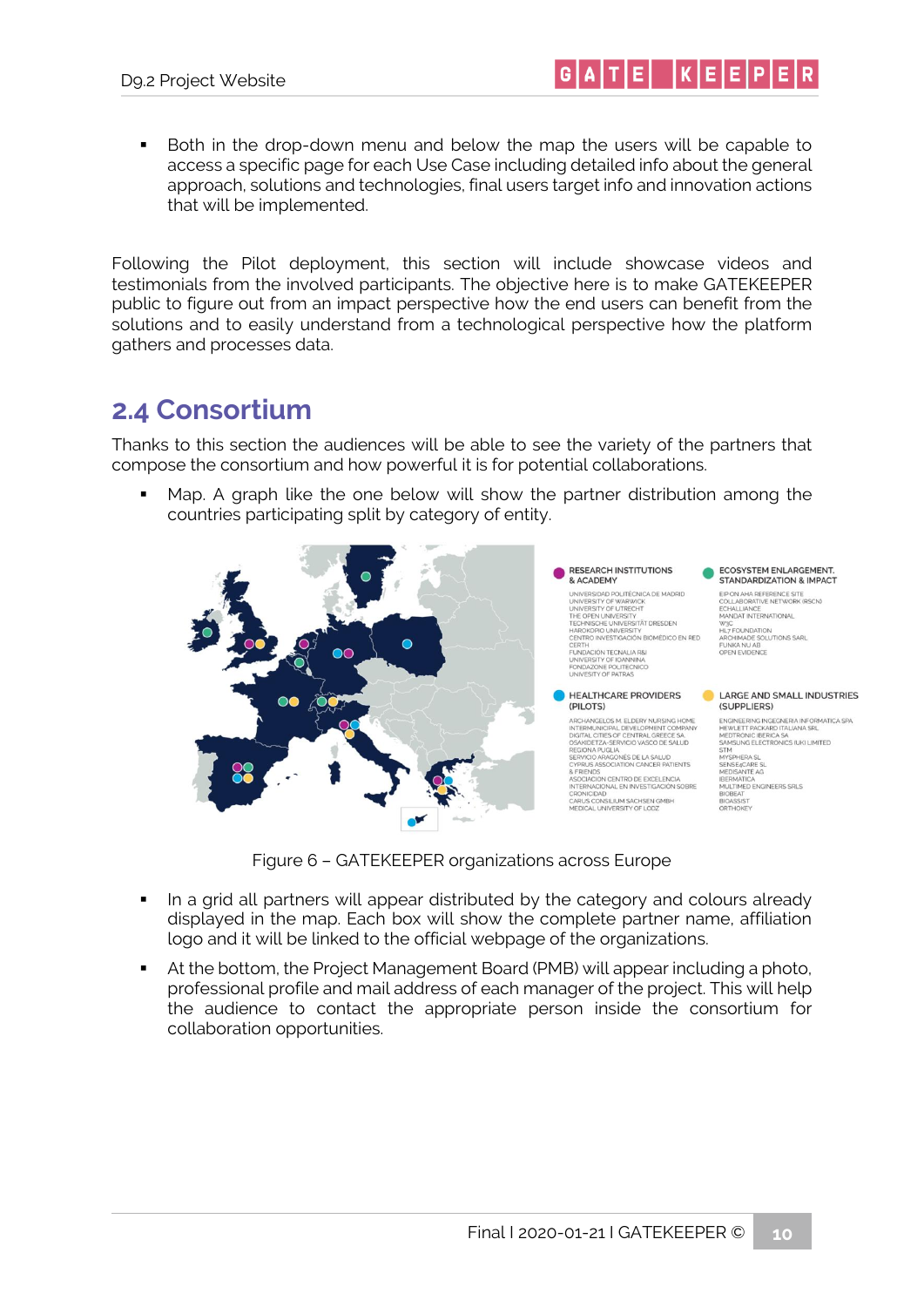#### <span id="page-10-0"></span>**2.5 Communication Room**

By navigating through this section, the users will be Informed about the latest achievements, news and materials produced by the project members.

- News. In this section highlights about the project meetings, events attendance, and collaborations with other projects/initiatives will be displayed. Relevant articles about the project domains/topics will be also included.
- Events. As pointed calendar at the footer, the upcoming events attended by the consortium will be listed here, announcing in which way the partners will be participating: speaker in a session, exhibition, paper presentation, etc.
- Publications. Both scientific and informative publications made in journals, conferences, magazines and chapter in books will appear in this section. The link to the source where the article will be placed in Open Access (accomplishing with the EC guidelines) will be included.
- Deliverables. Those deliverables categorized as Public will be available in this section to be downloaded.
- **•** GATEKEEPER portfolio. The marketing materials, both printing and audio-visual, produced by the consortium will be published here.
- Gallery. Images about the project meetings, public activities and conferences will be included here in a dynamic slider.

#### <span id="page-10-1"></span>**2.6 Blog**

This action is going to be reoriented from what is stated in the DoA. From previous experience of the D&C management team is difficult to maintain an independent blog alive hosted in the website, and its impact is very limited as the audience is too wide and usually the interaction with them does not take place.

The new proposal is to include the Blog in the LinkedIn channel, where the professional audiences of the project will be conveyed, by posting under the "Article" label. Once the "LinkedIn Blog" will be running it will be embedded on a dedicated tab the main website.

Taking advantage of this channel will allow to:

- Analyse the audiences behind the "Likes", "Comments" and "Share" about the posts.
- Being a reference in the sector, thanks to the segmented audiences interested in the channel.

The articles will be created both by the GATEKEEPER consortium and external key contacts interested on the community, who will be contacted by message through de LinkedIn tool considering the existing connections. In addition, relevant content and articles about the main GATEKEEPER topics will be shared.

The goal will be to publish twice posts per month and the blog will be launched on M8, once the channel and the strategy for LinkedIn, as social media channels, is designed and running.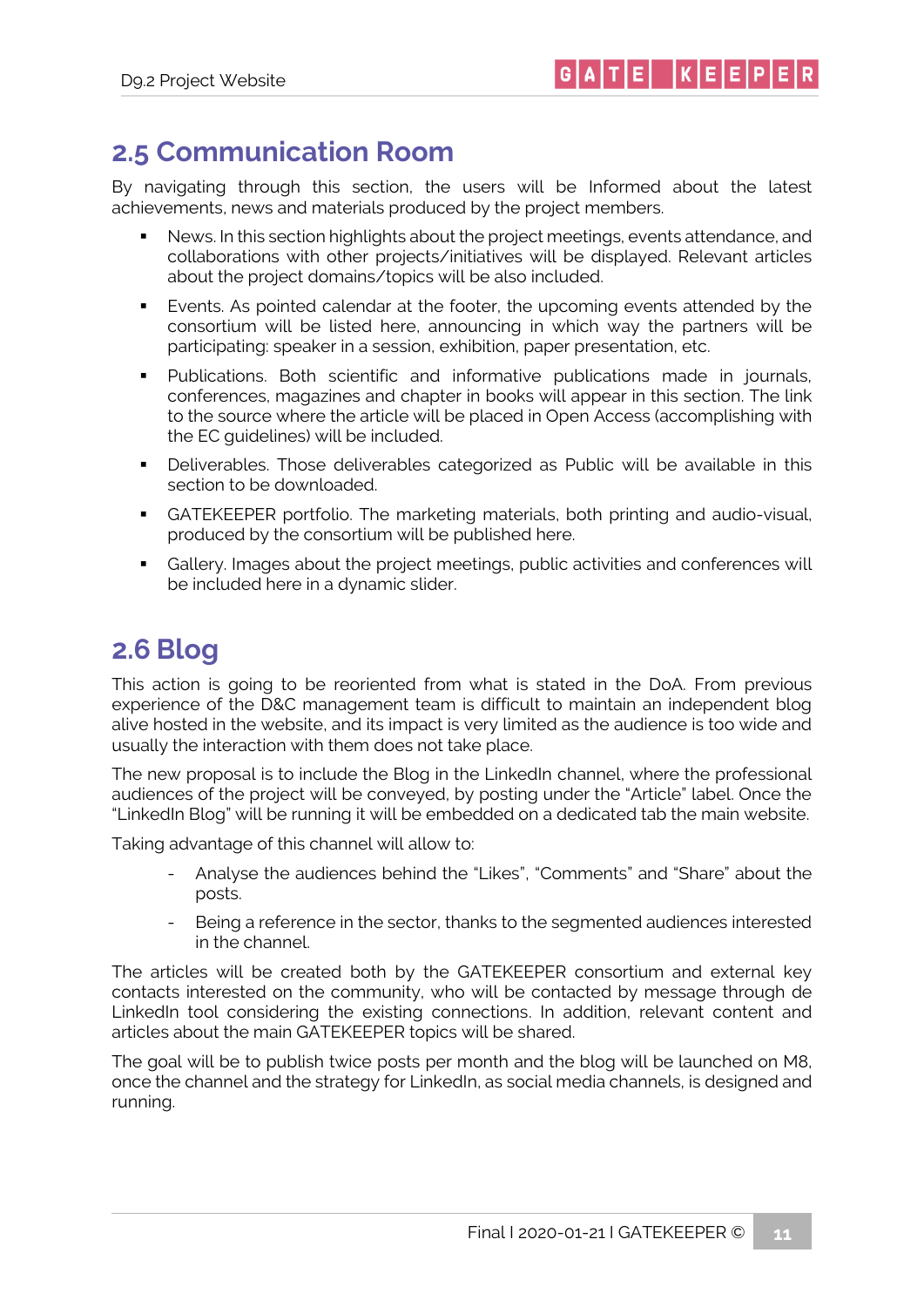#### <span id="page-11-0"></span>**2.7 Education**

This section in under definition by the Coordination Team and the Project Management Board but the general concept is to create a webinar series regarding the hot topics covered by the project counting with the participation of the consortium experts.

The goal is generating high quality content to share and extend the knowledge, best practices and collaboration opportunities within the stakeholders involved in the GATEKEEPER community.

The tool for recording the sessions will be Webex and the videos will be uploaded in the GATEKEEPER YouTube channel and then embedded in the website and shared in the Social Media channels.

In the upcoming months the strategy including the units, people responsible, format, periodicity and timeline will be defined and explained in the D9.1 Dissemination and Communication Plan.

#### <span id="page-11-1"></span>**2.8 Open Call**

The Open Call task starts on M6 (March 2020). Once the general concept of both initiatives is agreed within the partners involved a section on the website will be published.

At the beginning the content will be purely informative, thereafter, it will be the main point for potential participants. Since the first day of the Open Call (in M12) three steps for participating will be available following this flow:

1- Registration by providing personal details including address.

(In accordance with the GDPR regulation exposed in a disclaimer text).

- 2- After the previous step, the needed documentation for preparing the proposal will be available for users to download. This will include, the proposal and financial templates and the requirements and technical information about the Open Call.
- 3- Once the users have the proposal ready, they will jump to the point three to submit the proposal in the platform for evaluation.

The promotion of the Open Call will include several actions such as Social Media campaigns, emailing, press releases and webinars that will lead the users to the Open Call URL. This plan will be included in the overall strategy generated by the WP2.

After the closing of each initiative a complete report of the results obtained will be uploaded in this section. The aim is displaying from one side the winner's projects and organizations that will join the GATEKEEPPER community, and in the other hand the statistics about the impact generated among the targets. This report will include the number of registrations through the website, the number of proposals received, the distribution of participants per country, per type of company, etc.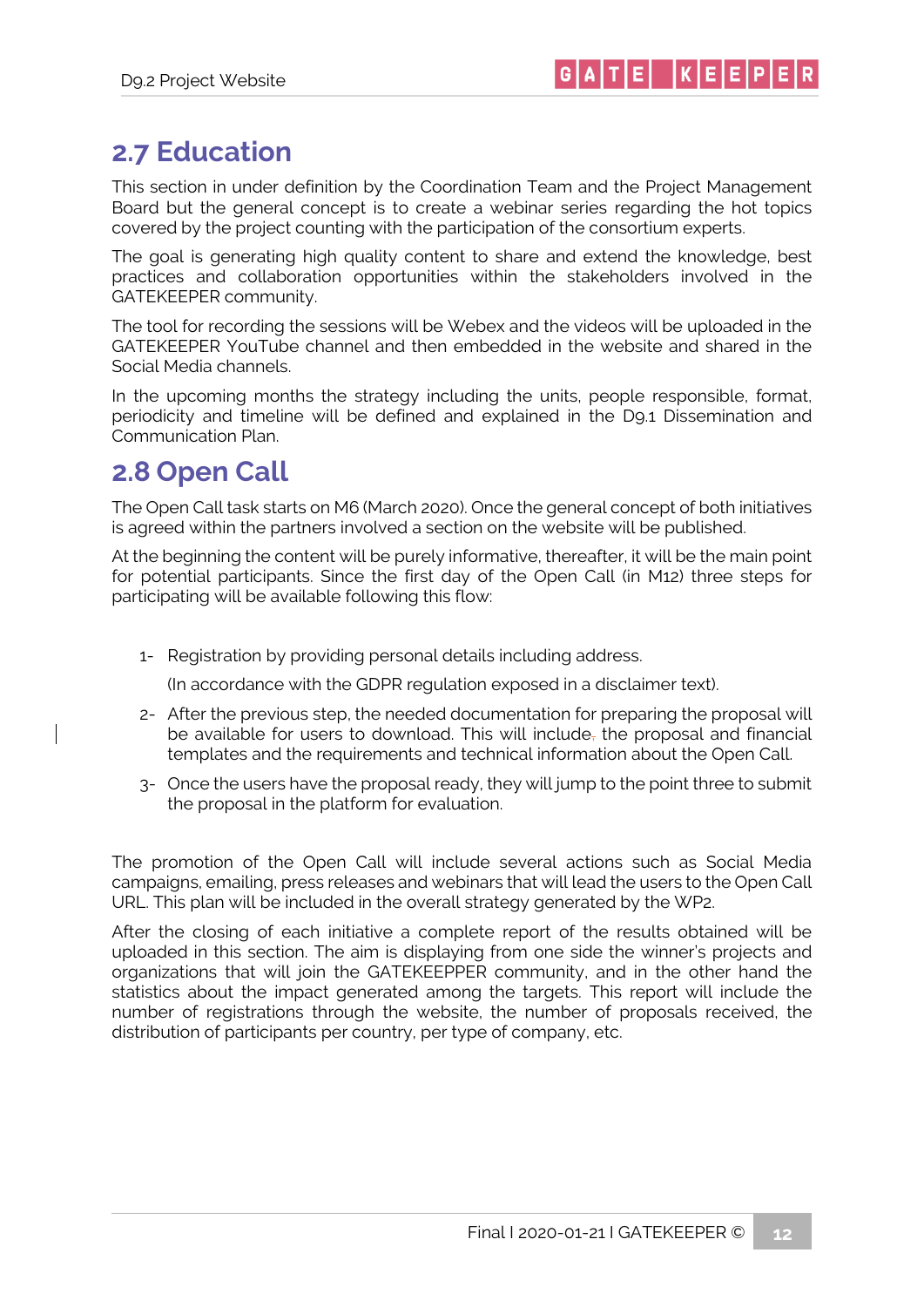## <span id="page-12-0"></span>**3 Website Specifications**

#### <span id="page-12-1"></span>**3.1 Usability and accessibility**

User-friendly design and interaction guidelines will be applied to facilitate the user navigation through the website. Of course, GATEKEEPER visual identity guidelines will be followed to create the website look and feel as well as the elements that will be included such as graphs, maps, infographics, timelines, etc.

GATEKEEPER webpage will be responsive design, so visitors can visualize the content in any device in a proper way.

Multilanguage option will be evaluated for the Pilot Sites section so the audiences at local level can understand the experiments and promote the recruitment purposes.

GATEKEEPER website will be used just for external communication purposes. The GATEKEEPER Consortium is already using the Alfresco tool as project repository for sharing information at internal level.

FUNKA will carry an accessibility audit as expert on this area to guarantee the proper visualization of the website by all users. A report including any identified problem will be reported to the developers and designers.

#### <span id="page-12-2"></span>**3.2 Search Engine Optimization techniques**

In order to gain visibility among all targeted audiences identified, SEO methodology will be implemented in the website.

For this purpose, keywords related with the project domains and most popular searches on browsers will be included in the title, meta description, URLs, headers, content etc. following SEO techniques. In addition, all the consortium partners will be asked to link their websites to the main GATEKEEPER site.

Moreover, all the strategy followed in terms of SEO for the website will be applied in the generation of value content in other channels such as press releases, blog publications, emailing, etc.

When specific campaigns of the project will be launched, such as the Open Call, the investment of paid Search engine marketing (SEM) techniques will be evaluated to improve the search ranking.

#### <span id="page-12-3"></span>**3.3 General Data Protection Regulation**

GATEKEEPER consortium considers the privacy and security data crucial, even more as the project will be handling directly user's data from several European countries. In this respect both the Privacy Police and the Legal Notice statements will be visible in any page of the website and prepared according to the GDPR guidelines.